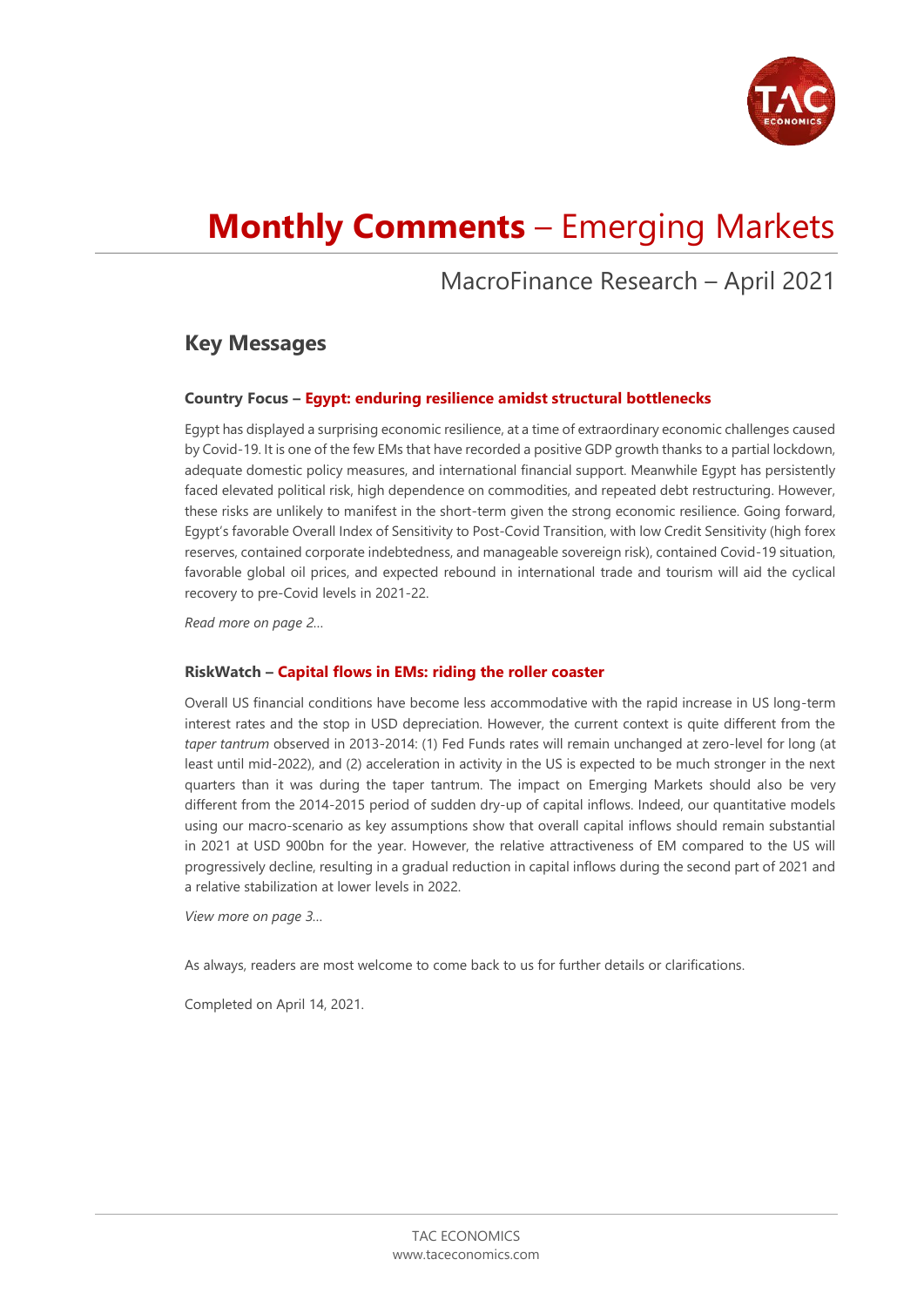# **Country Focus – Egypt: enduring resilience amidst structural bottlenecks**

*Egypt has displayed a surprising economic resilience, at a time of extraordinary economic challenges caused by Covid-19. It is one of the few EMs that have recorded a positive GDP growth thanks to a partial lockdown, adequate domestic policy measures, and international financial support. Meanwhile Egypt has persistently faced elevated political risk, high dependence on commodities, and repeated debt restructuring. However, these risks are unlikely to manifest in the short-term given the strong economic resilience. Going forward, Egypt's favorable Overall Index of Sensitivity to Post-Covid Transition, with low Credit Sensitivity (high forex reserves, contained corporate indebtedness, and manageable sovereign risk), contained Covid-19 situation, favorable global oil prices, and expected rebound in international trade and tourism will aid the cyclical recovery to pre-Covid levels in 2021-22.* 

#### **Economic resilience during the pandemic…**

Egypt is one of the few emerging economies to display extraordinary resilience in the event of unprecedented challenges due to Covid-19. Given the scale of the pandemic, there was slowdown in economic growth in 2019-20, but it remained positive (at  $+3.6\%$  y/y).

Indeed, our Index of Sensitivity to Post Covid Transition for Egypt is favorable, indicating a faster transition to pre-covid levels as early as 2021-22. The country displays a very strong *Resilience* component (among the 10 top performers in our 100 countries) and a relatively low *Credit Sensitivity*, thanks to limited corporate indebtedness.

#### **Index of Sensitivity to Post-Covid Transition – Credit, Growth & Resilience** *from 0 (best) to100 (worst)*

|                            | Egypt                 | <b>Rank from worst out</b><br>of 100 countries |
|----------------------------|-----------------------|------------------------------------------------|
| Liquidity Index            | 41                    | 51                                             |
| Shock to corporates        | 38                    | 54                                             |
| Shock to Sovereign         | 53                    | 53                                             |
| <b>Gross Credit Risk</b>   | 46                    | 64                                             |
| <b>Credit Sensitivity</b>  | 37                    | 66                                             |
| Covid-19 Situation         | 55                    | 52                                             |
| Lockdown Stringency        | 57                    | 24                                             |
| Monetary support           | 60                    | 12                                             |
| Fiscal support             | 70                    | 30                                             |
| International transmission | 53                    | 50                                             |
| <b>Growth Sensitivity</b>  | 55                    | 28                                             |
| Resilience Growth 2020     | 33                    | 91                                             |
| Timeline to recovery       | 40                    | 81                                             |
| FX rate and volatility     | $12 \overline{ }$     | 67                                             |
| <b>Resilience</b>          | 29                    | 93                                             |
| <b>Overall Index</b>       | 42                    | 61                                             |
|                            | Source: TAC ECONOMICS |                                                |

#### **a) …due to contained health situation and adequate policy support**

Economy was supported by the country not going into full lockdown, non-essential businesses remained open with reduced hours. In addition, the government announced significant fiscal measures (1.8% of GDP) to support households and corporates, through an extension of cash transfer programs (Takaful and Katama) among other programs on deferrals on debt

payments; tax relief for key industries and lowering energy costs for industrial sector. Meanwhile, the Central Bank of Egypt reduced the policy rate by 400bps in 2020 (to 8.25%) and announced waivers and support to the tourism industry (12% of GDP).

#### **b) …and steady support from international community**

Egypt historical privileged access to international funding came to rescue even during the pandemic funding from IMF (USD 8bn) and an UAE-led consortium (USD 2bn). In addition, the Egyptian Treasury's international bonds were oversubscribed (USD 5bn in May 2020 and USD 3.75bn in Feb. 2021).

#### **Strong cyclical recovery despite inherent fault lines**

Egypt faces few persistent risks: a precarious political climate (frequent regime changes in past decade); the high dependence of commodities and its history of repeated debt restructuring. Moreover, structurally, Egypt's persistent poor business environment and low investment levels have impinged on growth potential. However, since currently there are very few triggers to destabilize the political climate, these risks can be considered 'strongly-present with low materialization'.

Hence, going forward, aiding Egyptian transition post Covid-19 are its large foreign currency reserves (USD 40bn at end-2020) reducing the volatility of the Egyptian Pound (although it is currently overvalued against main competitors), low corporate indebtedness and contained sovereign debt. Moreover, the health conditions are improving (daily infections below 800 as of April 13, 2021 and roll-out of the government's vaccination program). Thus, the consequent ease in movement restrictions will increase domestic consumption (as indicated by the positive dynamic of our leading indicator for domestic demand).

Meanwhile, there is a positive outlook for global trade (after the new wave of infections subsides), along with favorable Brent prices (65\$/bl in 2021) and expectations of rebound in tourism. In addition to these factors, new agreements to explore oil and natural gas will boost the cyclical recovery: pick-up to pre-Covid-19 growth in 2021/22 (+5.5% y/y) from a weaker 2020/21 (+2.5% y/y).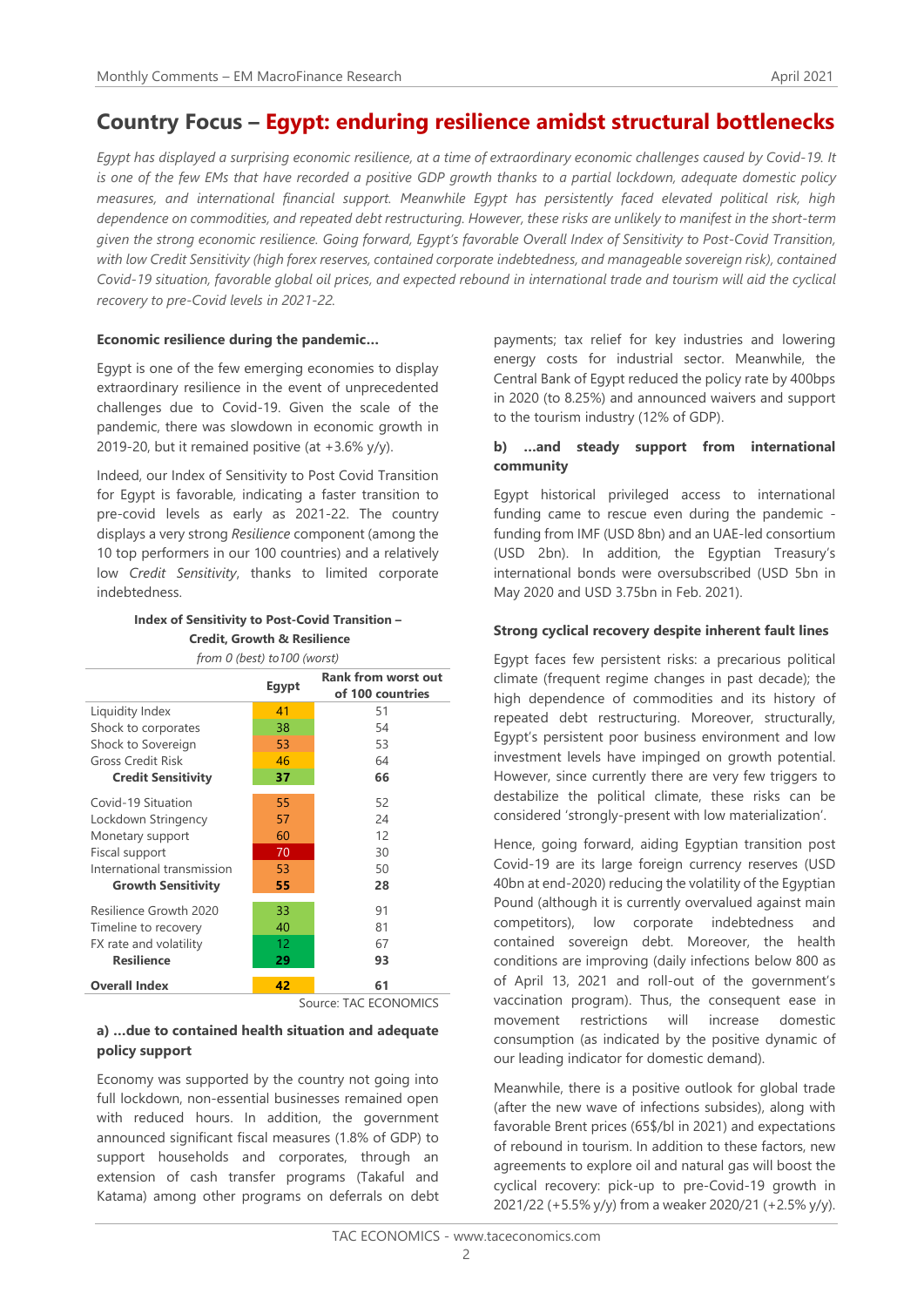# **RiskWatch – Capital flows in EMs: riding the roller coaster**

*Overall US financial conditions have become less accommodative with the rapid increase in US long-term interest rates and the stop in USD depreciation. However, the current context is quite different from the* taper tantrum *observed in 2013-2014: (1) Fed Funds rates will remain unchanged at zero-level for long (at least until mid-2022), and (2) acceleration in activity in the US is expected to be much stronger in the next quarters than it was during the taper tantrum. The impact on Emerging Markets should also be very different from the 2014-2015 period of sudden dry-up of capital inflows. Indeed, our quantitative models using our macro-scenario as key assumptions show that overall capital inflows should remain substantial in 2021 at USD 900bn for the year. However, the relative attractiveness of EM compared to the US will progressively decline, resulting in a gradual reduction in capital inflows during the second part of 2021 and a relative stabilization at lower levels in 2022.*

#### **About to experience taper tantrum 2.0?**

The taper tantrum episode in 2013-2014 resulted in a drastic dry up of capital inflows to Emerging Markets. Indeed, US monetary tightening along with increasing risk aversion weighed on EM attractiveness for international investors.

The current international financial environment is characterized by a rapid steepening of the US yield curve (increase in US 10-year Treasury rate and still accommodative US monetary policy). However, the current context is quite different from the taper tantrum observed in 2013-2014 in at least three main ways:

- (1) Fed Funds rate will remain unchanged at low levels for long (at least until mid-2022), whereas the taper tantrum was characterized by the expectations of increasing short-term interest rates in the US;
- (2) Acceleration in activity in the US is expected to be much stronger in the next quarters than it was during the taper tantrum, at least partly pulling the rest of the world;
- (3) Commodity prices were clearly on the decline at the time. Our scenario for the next quarters is that prices stabilize at comfortable levels during most of 2021 and early 2022.

#### **Key drivers of capital inflows**

We use three separate econometric models, on four major components of private capital flows: FDI, debt, equity and other inflows<sup>1</sup> to the 10 key  $EM<sup>2</sup>$ . The models are calibrated on quarterly data from 2005Q1 to 2020Q4. Overall, the statistical quality is very strong.

Theoretical, academic and applied research into capital flows into EM broadly converges in grouping the key explanatory factors in four broad categories:

- Factors related to economic growth and activity (including the differential with mature economies), with the simple assumption that fast / faster growth attract both physical and financial capital.
- Factors related to financial conditions and returns (interest rate differentials, asset markets'

valuations differentials and dynamics, exchange rate), here again reflecting the simple logic behind capital allocation.

- Factors related to commodity prices (oil, other commodities), as a large share of FDI is concentrated in the mining and energy sectors, and as swings in prices affect both the expected return of such mining investments, but also the domestic economic and financial performances of commodity exporters, hence impacting also portfolio investors.
- Factors related to global risk aversion or appetite, which we try to capture by using indicators like the VIX index or EMBI+ spreads over US Treasury rates.

#### **Capital flows supportive in 2021**

Overall capital flows into the 10 Key EM averaged about USD 200bn per quarter between 2017 and 2018; they declined afterwards to USD 150bn in 2019Q4 on the back of the US-China trade war.



Sources: Datastream, TAC ECONOMICS

When the Covid-19 pandemic emerged early 2020, another USD 50bn decline was registered (USD 100bn in 2020Q2), largely related to a massive pause in FDI (divided by two during 2020H1). Despite all the worries about a stampede exit of capital from Emerging Markets at the time, we note that the aggregate decline in capital

<sup>2</sup> China, India, Indonesia, South Korea, South Africa, Turkey, Poland, Russia, Mexico, Brazil

<sup>1</sup> Such *other inflows* are mostly international banks' loans to EM borrowers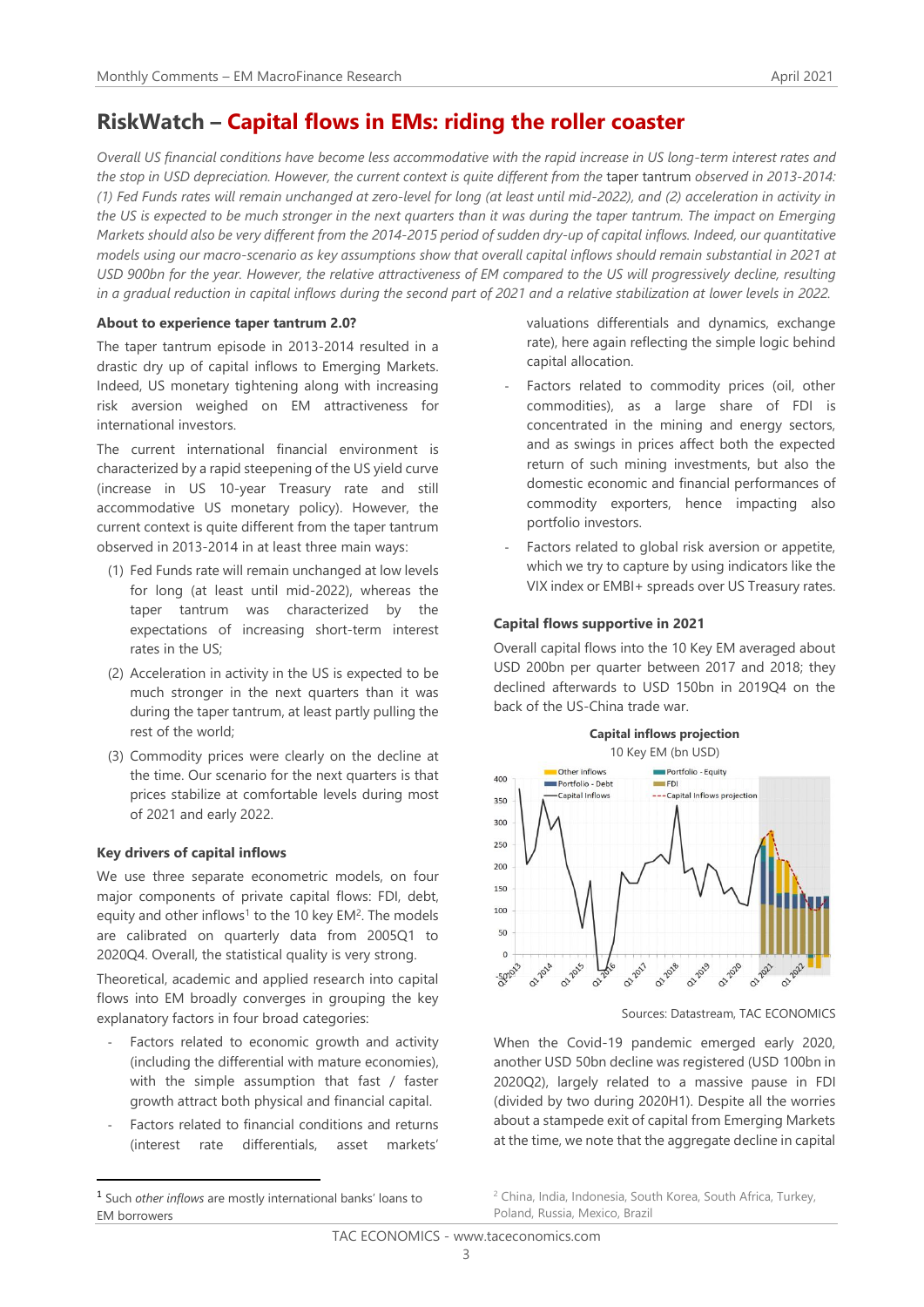flows was actually much milder than during 2015-2016, and far away from the massive outflows observed in the wake of the global financial crisis in 2008-09.

With the materialization of V-shaped economic profile related to the pandemic, 2020H2 was the scene of a spectacular surge in capital inflows to the 10 Key EM, more than compensating 2020H1 collapse: FDI inflows were rapidly back to "normal" (above USD 100bn in 2020Q3 and Q4), and portfolio inflows increased massively, notably for bonds (from zero in 2020Q2 to USD 100bn in 2020Q3), in relation with the ultra-low yields seen then in mature markets.

Looking forward, our tools suggest that the combination of better cyclical performances in EMs associated with a declining relative attractiveness compared to mature markets (US turbo-charged acceleration and rising government bond yields) would lead to a progressive decline in total capital flows into EMs over 2021-2022.

FDI inflows should stabilize close to their historical level (above USD 100bn per quarter on average) due to







substantial growth expected in EM in 2021 associated with comfortable commodity prices.

After a spectacular surge since a trough in 2020Q2, flows into fixed-income instruments should revert as the longterm interest rate differential between EM and US will progressively lose attractiveness. Portfolio equity inflows and other capital inflows would rapidly exhaust in 2021 and remain very low in 2022 (near zero or even negative figures) on the back of increasing risk aversion on financial markets and arbitrage in favor of the US.

The expected reversal in financial inflows is fully consistent with our call for a change in US monetary policy guidance towards normalization at the end of 2021.

Overall, capital inflows would reach almost USD 900bn in the 10 Key EM for the whole year 2021 (i.e. close to levels observed in 2013 and 2014), before rapidly decreasing below USD 500bn in 2022, even though capital flows will remain substantially above the historical lows (global financial crisis, taper tantrum).



Sources: Datastream, TAC ECONOMICS